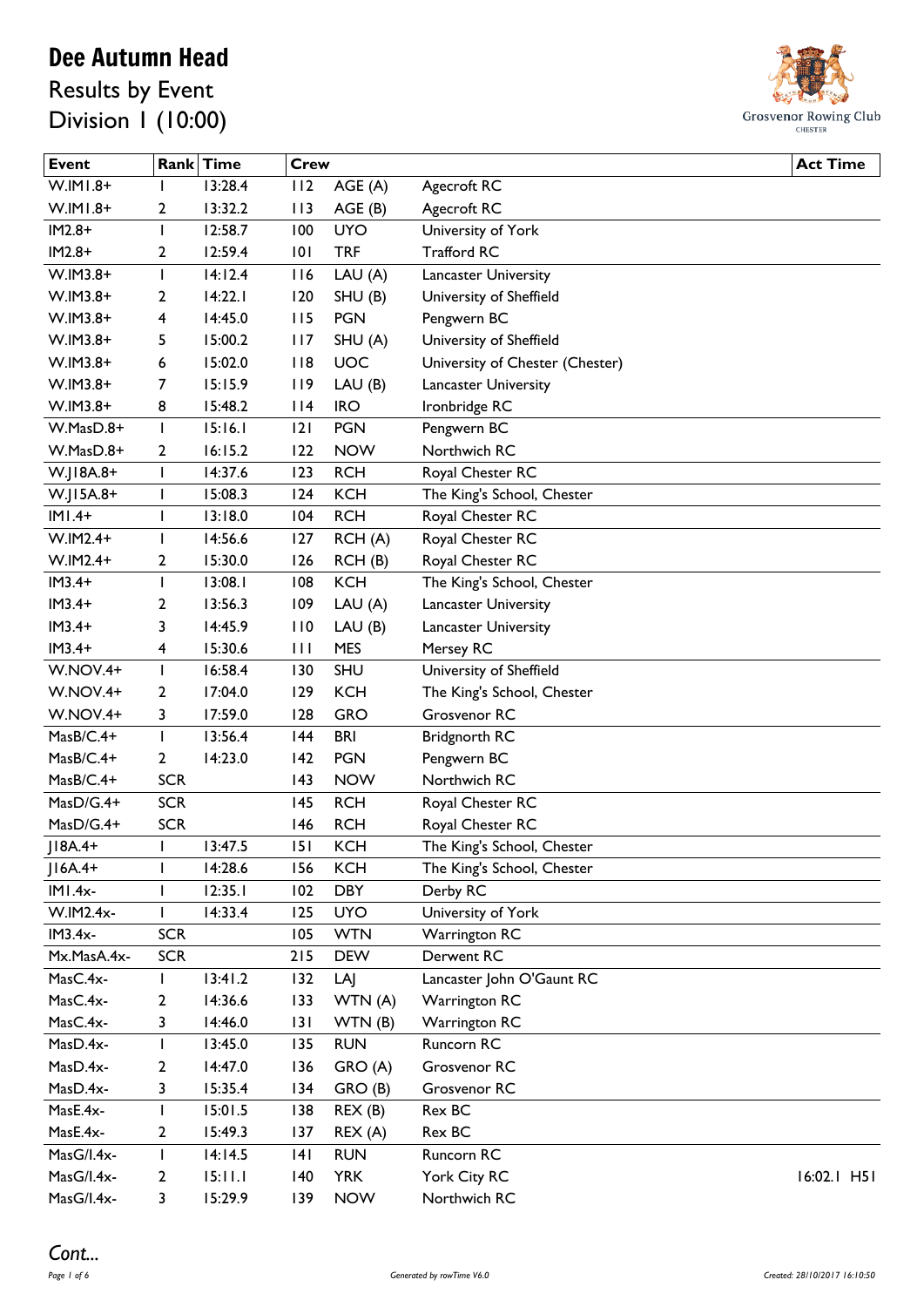Results by Event Division 1 (10:00)



| <b>Event</b>      |              | Rank Time | <b>Crew</b> |            |                              | <b>Act Time</b> |
|-------------------|--------------|-----------|-------------|------------|------------------------------|-----------------|
| $ 18A.4x-$        |              | 12:21.8   | 147         | WTN (A)    | <b>Warrington RC</b>         |                 |
| $ 18A.4x-$        | 2            | 12:29.5   | 149         | <b>NOW</b> | Northwich RC                 |                 |
| $JIBA.4x-$        | 3            | 13:04.3   | 148         | WTN(B)     | <b>Warrington RC</b>         |                 |
| $ 18A.4x-$        | 4            | 13:10.3   | 150         | <b>DBY</b> | Derby RC                     |                 |
| $ IAA.4x-$        | L            | 13:05.5   | 152         | <b>GRN</b> | The Grange School (Hartford) |                 |
| $ 16A.4x-$        | 2            | 13:06.7   | 153         | <b>WTN</b> | <b>Warrington RC</b>         |                 |
| $IMI.4-$          | L            | 13:33.1   | 103         | <b>CSH</b> | City of Sheffield RC         |                 |
| $IM3.4-$          | L            | 13:16.2   | 106         | SHU(A)     | University of Sheffield      |                 |
| $IM3.4-$          | 2            | 13:26.3   | 107         | SHU(B)     | University of Sheffield      |                 |
| NOV.4x+           | L            | 18:31.9   | 209         | <b>GRO</b> | Grosvenor RC                 |                 |
| $Mx$ .JISA. $4x+$ | L            | 17:16.6   | 160         | <b>BRI</b> | Bridgnorth RC                |                 |
| $J15A.4x+$        | L            | 15:38.4   | 155         | <b>GRN</b> | The Grange School (Hartford) |                 |
| $J15A.4x+$        | <b>SCR</b>   |           | 154         | <b>RCH</b> | Royal Chester RC             |                 |
| $JI4A.4x+$        | L            | 15:07.8   | 158         | WTN (B)    | <b>Warrington RC</b>         |                 |
| $JIAA.4x+$        | 2            | 15:32.3   | 159         | QPH        | Queen's Park High School     |                 |
| $J14A.4x+$        | 3            | 17:57.8   | 157         | WTN (A)    | <b>Warrington RC</b>         |                 |
| <b>SEN.2-</b>     | ı            | 13:43.7   | 6           | <b>RCH</b> | Royal Chester RC             |                 |
| W.MasC.2-         | L            | 16:45.1   | 174         | <b>CSH</b> | City of Sheffield RC         |                 |
| SEN.2x            | ı            | 13:34.4   | 162         | <b>RCH</b> | Royal Chester RC             |                 |
| IM2.2x            | ı            | 15:35.9   | 163         | <b>SHU</b> | University of Sheffield      |                 |
| W.IM3.2x          | ı            | 16:15.2   | 168         | <b>IRO</b> | Ironbridge RC                |                 |
| W.IM3.2x          | 2            | 16:18.9   | 170         | <b>BRI</b> | Bridgnorth RC                |                 |
| W.IM3.2x          | 3            | 21:30.2   | 169         | LAJ        | Lancaster John O'Gaunt RC    |                 |
| NOV.2x            | T            | 14:38.6   | 210         | <b>GRN</b> | The Grange School (Hartford) |                 |
| W.MasB/C.2x       | $\mathbf{I}$ | 16:50.9   | 176         | <b>RUN</b> | Runcorn RC                   | 17:07.9 H17     |
| W.MasB/C.2x       | <b>SCR</b>   |           | 175         | <b>GRO</b> | Grosvenor RC                 |                 |
| W.MasD.2x         | L            | 16:48.7   | 177         | RUN(B)     | Runcorn RC                   |                 |
| W.MasD.2x         | 2            | 17:42.7   | 179         | RUN (A)    | Runcorn RC                   |                 |
| W.MasD.2x         | 3            | 18:59.3   | 178         | <b>GRO</b> | Grosvenor RC                 |                 |
| W.JI8A.2x         | T            | 15:27.0   | 180         | <b>NOW</b> | Northwich RC                 |                 |
| W.JI7A.2x         |              | 15:48.4   | 181         | <b>RCH</b> | Royal Chester RC             |                 |
| W.JI6A.2x         | $\mathbf{I}$ | 15:30.6   | 182         | QPH        | Queen's Park High School     |                 |
| W.JI6A.2x         | 2            | 16:51.6   | 184         | <b>GRO</b> | Grosvenor RC                 |                 |
| W.JI6A.2x         | 3            | 17:56.1   | 183         | <b>MTS</b> | Merchant Taylors' School     |                 |
| W.JI5A.2x         | T            | 16:43.0   | 188         | MTS (B)    | Merchant Taylors' School     |                 |
| W.JI5A.2x         | 2            | 17:08.9   | 186         | QPH        | Queen's Park High School     |                 |
| W.JI5A.2x         | 3            | 17:24.4   | 185         | MTS(A)     | Merchant Taylors' School     |                 |
| W.J15A.2x         | 4            | 17:58.0   | 187         | <b>GRN</b> | The Grange School (Hartford) |                 |
| W.JI4A.2x         | $\mathbf{I}$ | 22:35.4   | 189         | <b>MTS</b> | Merchant Taylors' School     |                 |
| SEN.Ix            | L            | 14:20.2   | 164         | GRO (A)    | Grosvenor RC - C Weaver      |                 |
| SEN.Ix            | 2            | 14:25.5   | 165         | <b>DBY</b> | Derby RC - M Ley             |                 |
| SEN.Ix            | 3            | 14:41.8   | 166         | GRO (B)    | Grosvenor RC - P Randall     |                 |
| IM2.Ix            | T            | 15:38.4   | 167         | <b>MES</b> | Mersey RC - A Coyne          |                 |
| W.IM3.Ix          | <b>SCR</b>   |           | 172         | <b>DBY</b> | Derby RC - M Nutkins         |                 |
| NOV.Ix            | $\mathbf{I}$ | 15:05.5   | 214         | DBY (B)    | Derby RC - J Kelly           |                 |
| NOV.Ix            | 2            | 16:03.4   | 213         | <b>RCH</b> | Royal Chester RC - Z Hashmi  |                 |
| NOV.Ix            | 3            | 16:38.8   | 211         | DBY (A)    | Derby RC - J Rhodes          |                 |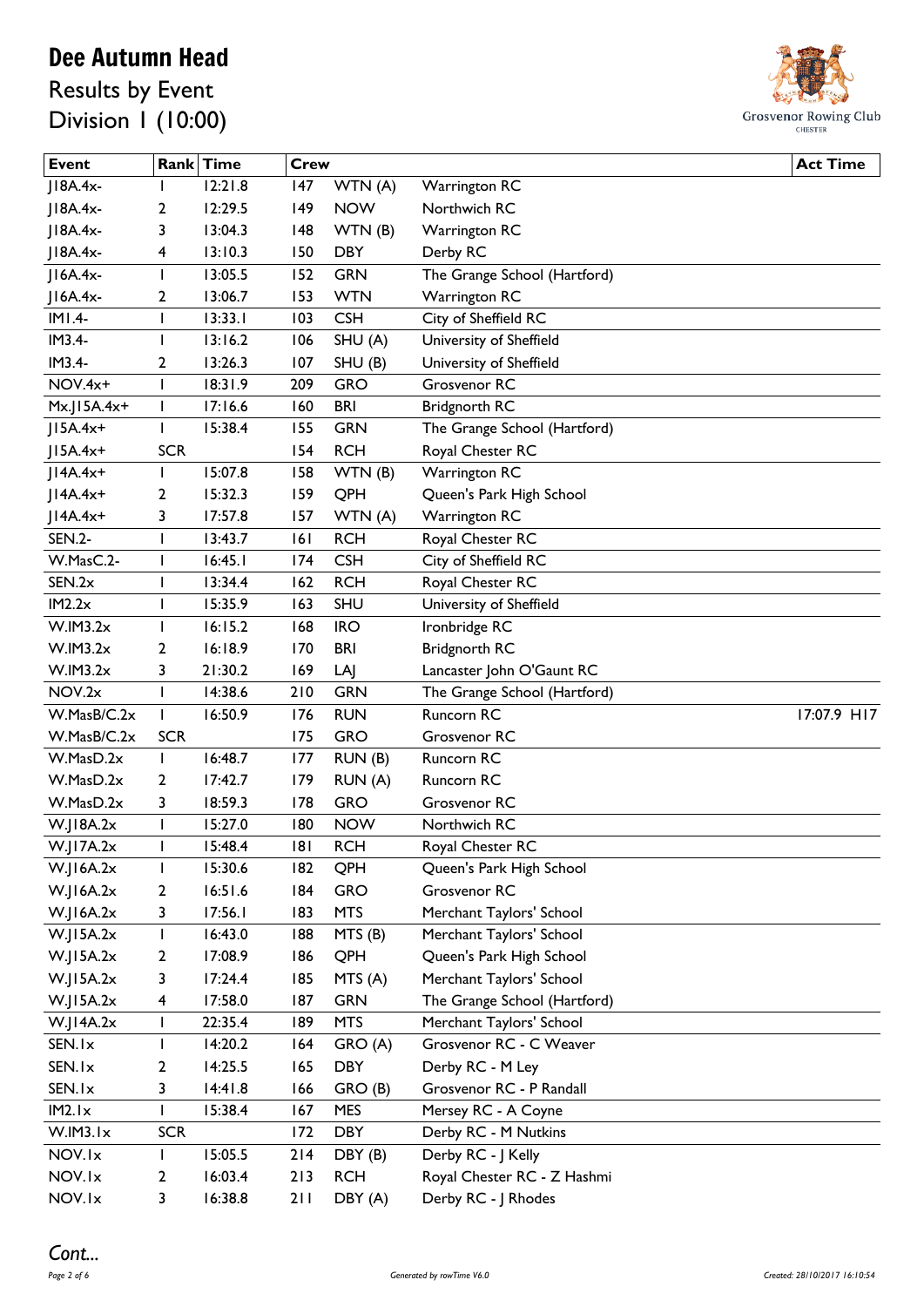Results by Event Division 1 (10:00)



| <b>Event</b> |            | Rank Time | Crew |            |                                                | <b>Act Time</b> |
|--------------|------------|-----------|------|------------|------------------------------------------------|-----------------|
| NOV.Ix       | 4          | 17:13.0   | 212  | <b>NOW</b> | Northwich RC - A Chowdry                       |                 |
| W.MasA.Ix    |            | 16:48.7   | 7    | <b>GRO</b> | Grosvenor RC - S Turner                        |                 |
| W.MasA.Ix    | 2          | 18:06.0   | 173  | <b>IRO</b> | Ironbridge RC - S Staniforth                   |                 |
| W.JI8A.Ix    |            | 16:08.8   | 194  | KCH(B)     | The King's School, Chester - A Standing        |                 |
| W.JI8A.Ix    | 2          | 16:22.1   | 192  | <b>NOW</b> | Northwich RC - I Wolstencroft                  |                 |
| W.JI8A.Ix    | 3          | 16:23.1   | 195  | MTS (B)    | Merchant Taylors' School - N Almond            |                 |
| W.JI8A.Ix    | 4          | 16:44.7   | 190  | KCH(A)     | The King's School, Chester - J Proctor-Crozier |                 |
| W.JI8A.Ix    | 5          | 16:51.2   | 191  | <b>RUN</b> | Runcorn RC - A Lavelle                         |                 |
| W.JI8A.Ix    | <b>SCR</b> |           | 193  | MTS(A)     | Merchant Taylors' School - E Murgatroyd        |                 |
| W.JI7A.Ix    |            | 15:45.1   | 198  | <b>RCH</b> | Royal Chester RC - G Shirley                   |                 |
| W.JI7A.Ix    | 2          | 16:04.7   | 197  | NOW (A)    | Northwich RC - E Cushen                        |                 |
| W.JI7A.Ix    | <b>SCR</b> |           | 196  | NOW(B)     | Northwich RC - C Almond                        |                 |
| W.JI7A.Ix    | <b>SCR</b> |           | 199  | NOW(C)     | Northwich RC - R Cooney                        |                 |
| W.JI6A.Ix    |            | 16:51.8   | 202  | <b>GRN</b> | The Grange School (Hartford) - A Molton        |                 |
| W.JI6A.Ix    | 2          | 17:08.5   | 203  | <b>NOW</b> | Northwich RC - A Sperring-Toy                  |                 |
| W.JI6A.Ix    | 3          | 17:17.2   | 201  | <b>GRO</b> | Grosvenor RC - E Morgan                        |                 |
| W.JI6A.Ix    | 4          | 17:40.4   | 200  | <b>RUN</b> | Runcorn RC - E Knight                          |                 |
| W.JI5A.Ix    | T          | 17:18.9   | 204  | GRO (A)    | Grosvenor RC - A Audas                         |                 |
| W.JI5A.Ix    | 2          | 17:47.9   | 206  | GRO (B)    | Grosvenor RC - I Windsor                       |                 |
| W.JI5A.Ix    | 3          | 18:15.2   | 205  | <b>DBY</b> | Derby RC - K Remer                             |                 |
| W.JI4A.Ix    |            | 17:18.2   | 208  | RCH(B)     | Royal Chester RC - M Hird                      |                 |
| W.JI4A.Ix    | 2          | 23:49.0   | 207  | RCH(A)     | Royal Chester RC - M Flood                     |                 |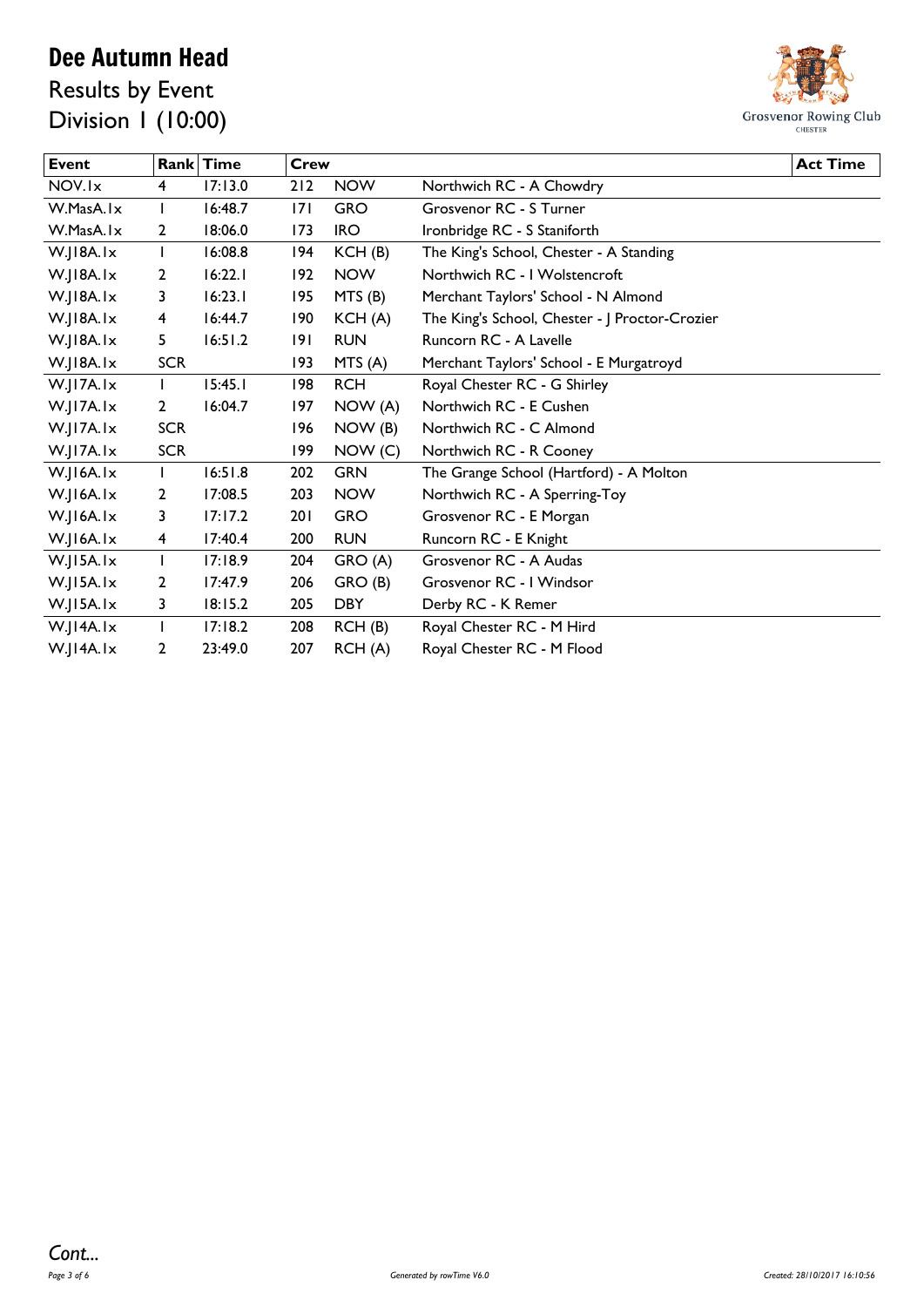Results by Event Division 2 (14:00)



| <b>Event</b>           |              | Rank Time          | <b>Crew</b> |            |                                 | <b>Act Time</b> |
|------------------------|--------------|--------------------|-------------|------------|---------------------------------|-----------------|
| $HMI.8+$               |              | 11:48.9            | 300         | <b>RCH</b> | Royal Chester RC                |                 |
| W.IM2.8+               | L            | 13:32.9            | 321         | <b>GRO</b> | Grosvenor RC                    |                 |
| W.IM2.8+               | 2            | 13:58.9            | 322         | <b>RCH</b> | Royal Chester RC                |                 |
| $W.IM2.8+$             | 3            | 14:05.4            | 323         | <b>UYO</b> | University of York              |                 |
| $W.IM2.8+$             | 4            | 15:00.5            | 320         | <b>IRO</b> | Ironbridge RC                   |                 |
| W.IM3.8+               | 3            | 14:24.8            | 324         | <b>AGE</b> | Agecroft RC                     |                 |
| $IM3.8+$               |              | 12:29.9            | 304         | <b>KCH</b> | The King's School, Chester      |                 |
| $IM3.8+$               | 2            | 12:33.8            | 308         | SHU(B)     | University of Sheffield         |                 |
| $IM3.8+$               | 3            | 13:03.3            | 303         | LAU(A)     | <b>Lancaster University</b>     |                 |
| $IM3.8+$               | 4            | 13:16.7            | 305         | SHU(A)     | University of Sheffield         |                 |
| $IM3.8+$               | 5            | 13:31.0            | 306         | <b>UOC</b> | University of Chester (Chester) |                 |
| $IM3.8+$               | 6            | 13:43.4            | 307         | LAU(B)     | Lancaster University            |                 |
| $IM3.8+$               | 7            | 13:57.6            | 302         | ЦM         | Liverpool Johm Moores BC        |                 |
| $IM3.8+$               | 8            | 15:10.4            | 301         | <b>IRO</b> | Ironbridge RC                   |                 |
| <b>W.NOV.8+</b>        | T            | 15:11.1            | 327         | <b>GRO</b> | Grosvenor RC                    |                 |
| Mx.MasA.8+             | L            | 15:13.5            | 319         | <b>BRD</b> | <b>Bradford ARC</b>             |                 |
| MasD.8+                | L            | 13:16.0            | 313         | <b>GRO</b> | Grosvenor RC                    |                 |
| $MasD.8+$              | 2            | 13:57.6            | 312         | <b>TRF</b> | <b>Trafford RC</b>              |                 |
| MasE.8+                | L            | 13:31.4            | 316         | <b>RCH</b> | Royal Chester RC                |                 |
| MasE.8+                | 2            | 13:51.7            | 314         | <b>PGN</b> | Pengwern BC                     |                 |
| MasE.8+                | 3            | 15:31.6            | 315         | <b>REX</b> | Rex BC                          |                 |
| MasG/H.8+              | $\mathbf{I}$ | 14:00.7            | 317         | <b>DBY</b> | Derby RC/Derwent RC/            |                 |
| MasG/H.8+              | 2            | 14:27.5            | 318         | <b>PGN</b> | Pengwern BC                     | 14:52.5 H25     |
| $J15A.8+$              | I            | 13:59.4            | 325         | KCH(A)     | The King's School, Chester      |                 |
| $J15A.8+$              | 2            | 14:38.8            | 326         | KCH(B)     | The King's School, Chester      |                 |
| $W.IM1.4+$             | T            | 14:34.9            | 329         | AGE(B)     | Agecroft RC                     |                 |
| $W.IMI.4+$             | <b>SCR</b>   |                    | 328         | AGE(A)     | Agecroft RC                     |                 |
| W.IM3.4+               | I            | 15:44.7            | 337         | BRI(A)     | Bridgnorth RC                   |                 |
| W.IM3.4+               | 2            | 16:26.8            | 335         | BRI(B)     | <b>Bridgnorth RC</b>            |                 |
| W.IM3.4+               | 3            | 17:41.1            | 336         | <b>MES</b> | Mersey RC                       |                 |
| <b>NOV.4+</b>          |              | 14:50.3            | 340         | <b>GRO</b> | Grosvenor RC                    |                 |
| W.MasC/E.4+            |              | 15:55.7            | 347         | <b>DEW</b> | Derby RC/Derwent RC             |                 |
| W.MasC/E.4+            | L            | 16:20.3            | 346         | <b>RCH</b> | Royal Chester RC                | 16:59.3 H39     |
| W.MasC/E.4+            | 2            | 16:31.1            | 345         | <b>TRF</b> | <b>Trafford RC</b>              |                 |
|                        | 3            |                    |             |            |                                 |                 |
| $IM2.4x-$<br>$IM2.4x-$ |              | 12:51.5            | 309         | DBY (B)    | Derby RC                        |                 |
| W.IM3.4x-              | 2            | 13:25.4            | 310         | DBY (A)    | Derby RC                        |                 |
| W.IM3.4x-              | L            | 15:30.4<br>16:03.8 | 33 I        | <b>RCH</b> | Royal Chester RC                |                 |
|                        | 2            |                    | 332         | LAJ        | Lancaster John O'Gaunt RC       |                 |
| W.IM3.4x-              | 3            | 16:24.2            | 330         | <b>WTN</b> | Warrington RC                   |                 |
| NOV.4x-                | ı            | 13:48.0            | 338         | <b>DBY</b> | Derby RC                        |                 |
| NOV.4x-                | 2            | 14:37.1            | 339         | <b>UYO</b> | University of York              |                 |
| W.MasC.4x-             | I            | 15:30.0            | 342         | WTN (A)    | <b>Warrington RC</b>            |                 |
| W.MasC.4x-             | 2            | 17:15.3            | 341         | WTN(B)     | <b>Warrington RC</b>            |                 |
| W.MasD.4x-             | $\mathbf{I}$ | 14:25.8            | 343         | <b>GRO</b> | Grosvenor RC                    |                 |
| W.MasD.4x-             | 2            | 18:48.4            | 344         | <b>REX</b> | Rex BC                          |                 |
| W.J18A.4x-             | L            | 14:56.8            | 349         | <b>NOW</b> | Northwich RC                    |                 |
| W.J18A.4x-             | <b>SCR</b>   |                    | 348         | <b>MTS</b> | Merchant Taylors' School        |                 |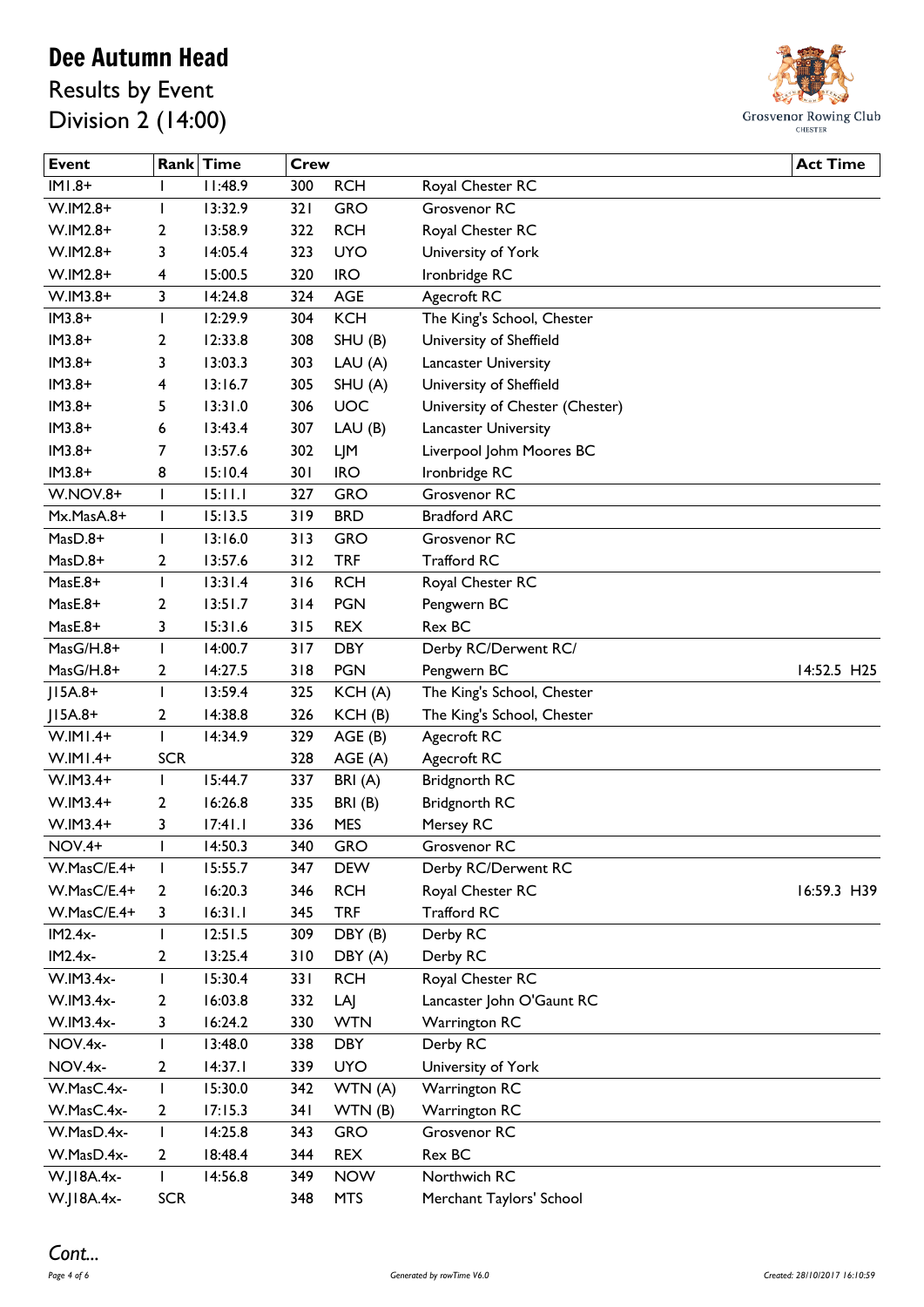Results by Event Division 2 (14:00)



| <b>Event</b> |                         | Rank Time | Crew |                    |                               | <b>Act Time</b> |
|--------------|-------------------------|-----------|------|--------------------|-------------------------------|-----------------|
| W.J18A.4x-   | <b>SCR</b>              |           | 350  | <b>RCH</b>         | Royal Chester RC              |                 |
| W.J17A.4x-   | T                       | 15:36.8   | 351  | <b>RCH</b>         | Royal Chester RC              |                 |
| W.J16A.4x-   | T                       | 15:01.3   | 357  | <b>NOW</b>         | Northwich RC                  |                 |
| W.J16A.4x-   | 2                       | 15:17.5   | 356  | <b>PGN</b>         | Pengwern BC                   |                 |
| W.J16A.4x-   | 3                       | 15:19.7   | 355  | <b>DBY</b>         | Derby RC                      |                 |
| W.J16A.4x-   | 4                       | 15:34.2   | 352  | <b>GRO</b>         | Grosvenor RC                  |                 |
| W.J16A.4x-   | 5                       | 16:05.4   | 353  | QPH                | Queen's Park High School      |                 |
| W.J16A.4x-   | 6                       | 16:15.3   | 354  | <b>KCH</b>         | The King's School, Chester    |                 |
| IM2.4-       | I                       | 13:26.1   | 311  | <b>CSH</b>         | City of Sheffield RC          |                 |
| W.IM3.4-     | ı                       | 15:30.8   | 334  | SHU(A)             | University of Sheffield       |                 |
| W.IM3.4-     | 2                       | 16:13.6   | 333  | SHU(B)             | University of Sheffield       |                 |
| $W.J15A.4x+$ | T                       | 15:37.1   | 358  | <b>GRN</b>         | The Grange School (Hartford)  |                 |
| $W.J15A.4x+$ | 2                       | 16:40.9   | 361  | <b>RCH</b>         | Royal Chester RC              |                 |
| $W.J15A.4x+$ | 3                       | 17:01.3   | 360  | <b>WTN</b>         | <b>Warrington RC</b>          |                 |
| $W.J15A.4x+$ | $\overline{\mathbf{4}}$ | 17:24.4   | 362  | <b>MTS</b>         | Merchant Taylors' School      |                 |
| $W.JI5A.4x+$ | TO                      | 17:12.7   | 359  | <b>BRI</b>         | <b>Bridgnorth RC</b>          |                 |
| W.J14A.4x+   | $\mathbf{I}$            | 16:54.8   | 364  | <b>WTN</b>         | <b>Warrington RC</b>          |                 |
| W.J14A.4x+   | 2                       | 17:43.6   | 363  | QPH                | Queen's Park High School      |                 |
| W.J14A.4x+   | 3                       | 19:54.1   | 365  | <b>MTS</b>         | Merchant Taylors' School      |                 |
| $IMI.2-$     | I                       | 14:41.4   | 366  | <b>BRI</b>         | Bridgnorth RC                 |                 |
| MasF.2-      | ı                       | 16:44.8   | 373  | <b>IRO</b>         | Ironbridge RC                 |                 |
| W.NOV.2x     | I                       | 18:11.0   | 398  | <b>GRO</b>         | Grosvenor RC                  |                 |
| W.NOV.2x     | <b>SCR</b>              |           | 397  | <b>NOW</b>         | Northwich RC                  |                 |
| Mx.MasA.2x   | I                       | 15:39.6   | 367  | <b>CSH</b>         | City of Sheffield RC          |                 |
| MasE.2x      | I                       | 15:46.8   | 369  | <b>GRO</b>         | Grosvenor RC                  |                 |
| MasE.2x      | 2                       | 16:04.5   | 368  | <b>REX</b>         | Rex BC                        |                 |
| MasF/H.2x    | T                       | 15:26.2   | 372  | <b>MNE</b>         | Merchants 98 BC               |                 |
| MasF/H.2x    | 2                       | 16:15.5   | 371  | <b>RCH</b>         | Royal Chester RC              | 17:06.5 H51     |
| MasF/H.2x    | 3                       | 17:33.3   | 370  | <b>GRO</b>         | Grosvenor RC                  |                 |
| J18A.2x      | <b>SCR</b>              |           | 384  | <b>WTN</b>         | <b>Warrington RC</b>          |                 |
| JI7A.2x      |                         | 14:05.7   | 385  | <b>GRN</b>         | The Grange School (Hartford)  |                 |
| 17A.2x       | $\mathbf{2}$            | 14:47.4   | 386  | <b>PGN</b>         | Pengwern BC                   |                 |
| JI7A.2x      | <b>SCR</b>              |           | 387  | QPH                | Queen's Park High School      |                 |
| J16A.2x      | L                       | 13:58.7   | 390  | GRN (A)            | The Grange School (Hartford)  |                 |
| I6A.2x       | 2                       | 14:00.5   | 388  | WTN (A)            | <b>Warrington RC</b>          |                 |
| J16A.2x      | 3                       | 14:31.3   | 391  | GRN (B)            | The Grange School (Hartford)  |                 |
| J16A.2x      | 4                       | 14:48.3   | 392  | <b>NOW</b>         | Northwich RC                  |                 |
| 16A.2x       | <b>SCR</b>              |           | 389  | WTN(B)             | <b>Warrington RC</b>          |                 |
| JIAA.2x      | L                       | 16:04.5   | 395  | QPH(B)             | Queen's Park High School      |                 |
| J14A.2x      | 2                       | 16:36.4   | 393  | QPH <sub>(C)</sub> | Queen's Park High School      |                 |
| JI4A.2x      | 3                       | 16:49.4   | 396  | QPH (A)            | Queen's Park High School      |                 |
| JI4A.2x      | 4                       | 17:08.6   | 394  | <b>RCH</b>         | Royal Chester RC              |                 |
| W.SEN.Ix     | L                       | 15:04.4   | 378  | <b>GRO</b>         | Grosvenor RC - L Iball        |                 |
| W.SEN.Ix     | $\overline{2}$          | 17:10.4   | 377  | <b>DBY</b>         | Derby RC - S Payne            |                 |
| IM3.Ix       | T                       | 15:16.0   | 374  | <b>WTN</b>         | Warrington RC - T Carroll     |                 |
| IM3.Ix       | 2                       | 15:47.0   | 376  | <b>GRO</b>         | Grosvenor RC - J Graves       |                 |
| IM3.Ix       | <b>SCR</b>              |           | 375  | <b>RCH</b>         | Royal Chester RC - J Rowlands |                 |